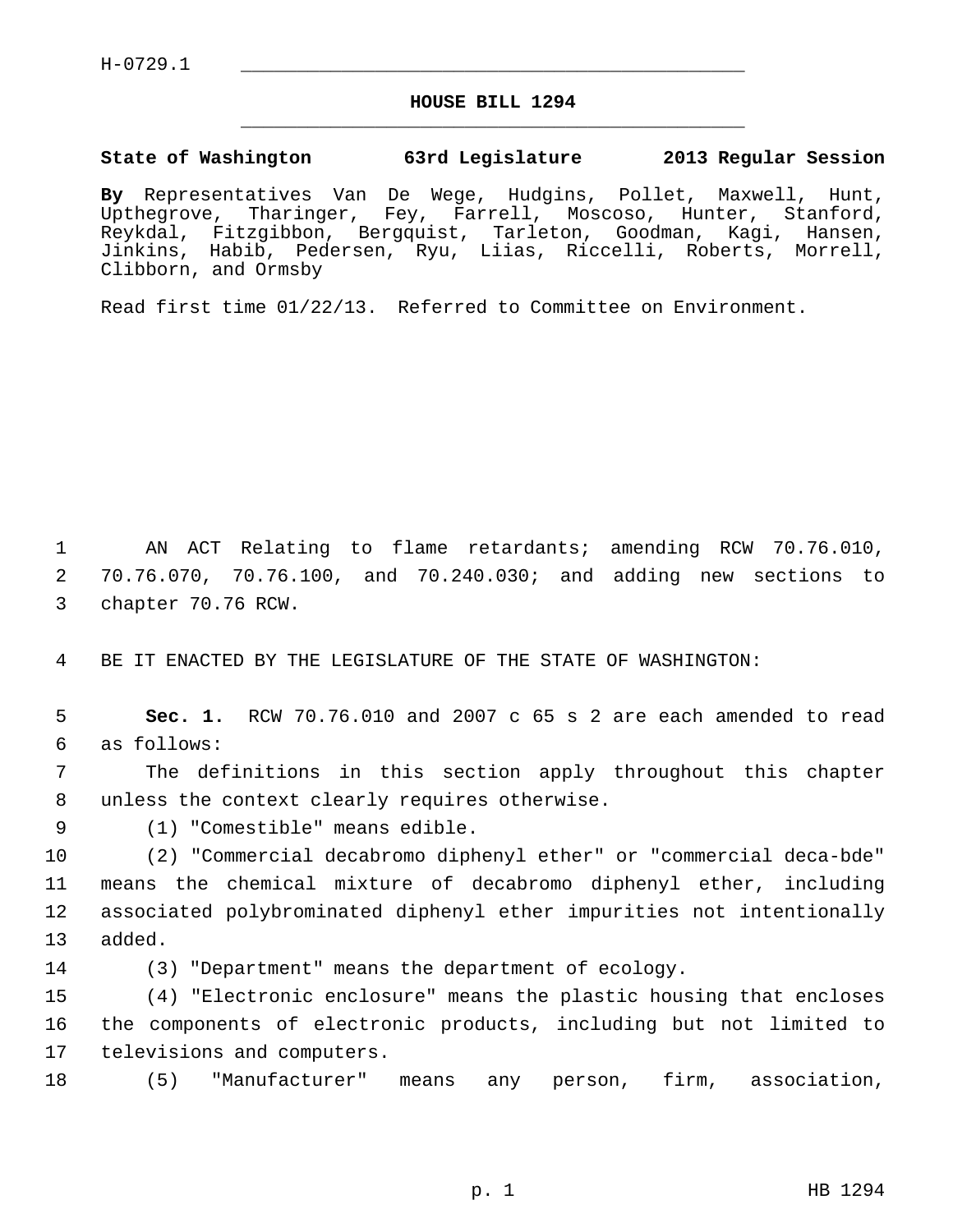1 partnership, corporation, governmental entity, organization, or joint 2 venture that produces a product containing:

 3 (a) A flame retardant or an importer or domestic distributor of a 4 product containing a flame retardant; or

 5 (b) Polybrominated diphenyl ethers or an importer or domestic 6 distributor of a noncomestible product containing polybrominated 7 diphenyl ethers. A manufacturer does not include a retailer who:

8 ( $(\overline{\{a\}})$ ) (i) Adds a private label brand or cobrands a product for 9 sale; or

10  $((+b))$  (ii) Assembles components to create a single noncomestible 11 product based on an individual consumer preference.

12 (6) "Mattress" has the same meaning as defined by the United States 13 consumer product safety commission in 16 C.F.R. Part 1633 (2007) as it 14 existed on July 22, 2007, and includes mattress sets, box springs, 15 futons, crib mattresses, and youth mattresses. "Mattress" includes 16 mattress pads.

17 (7) "Medical device" means an instrument, machine, implant, or 18 diagnostic test used to help diagnose a disease or other condition or 19 to cure, treat, or prevent disease.

20 (8) "Polybrominated diphenyl ethers" or "PBDEs" means chemical 21 forms that consist of diphenyl ethers bound with bromine atoms. 22 Polybrominated diphenyl ethers include, but are not limited to, the 23 three primary forms of the commercial mixtures known as pentabromo 24 diphenyl ether (penta-bde), octabromo diphenyl ether (octa-bde), and 25 decabromo diphenyl ether (deca-bde).

26 (9) "Residential upholstered furniture" means residential seating 27 products intended for indoor use in a home or other dwelling intended 28 for residential occupancy that consists in whole or in part of 29 resilient cushioning materials enclosed within a covering consisting of 30 fabric or related materials, if the resilient cushioning materials are 31 sold with the item of upholstered furniture and the upholstered 32 furniture is constructed with a contiguous upholstered seat and back 33 that may include arms.

34 (10) "Retailer" means a person who offers a product for sale at 35 retail through any means including, but not limited to, remote 36 offerings such as sales outlets, catalogs, or the internet, but does 37 not include a sale that is a wholesale transaction with a distributor 38 or a retailer. A retailer does not include a person, firm,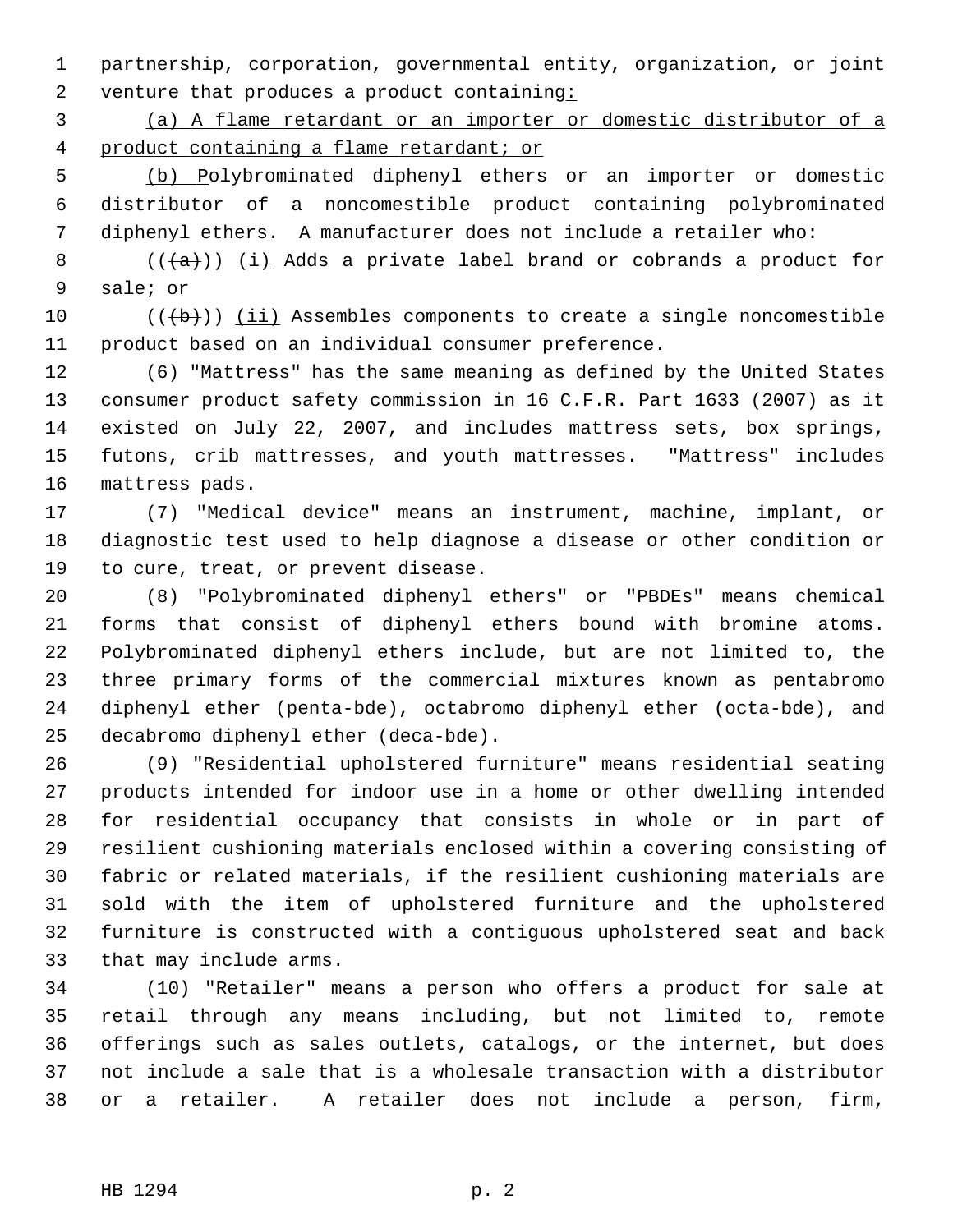1 association, partnership, corporation, governmental entity, 2 organization, or joint venture that both manufactures and sells a 3 product at retail.

 4 (11) "Technically feasible" means an alternative that is available 5 at a cost and in sufficient quantity to permit the manufacturer to 6 produce an economically viable product.

 7 (12) "Transportation vehicle" means a mechanized vehicle that is 8 used to transport goods or people including, but not limited to, 9 airplanes, automobiles, motorcycles, trucks, buses, trains, boats, 10 ships, streetcars, or monorail cars.

 (13) "TRIS" means either TDCPP (tris(1,3-dichloro-2- propyl)phosphate), chemical abstracts service number 13674-87-8, as of 13 the effective date of this section, or TCEP (tris(2-chloroethyl) phosphate), chemical abstracts service number 115-96-8, as of the effective date of this section, or both.

 (14) "Alternative" means a substitute process, product, material, chemical, strategy, or combination of these that serve a functionally equivalent purpose to a chemical in a children's product or residential upholstered furniture.

20 (15) "Flame retardant" means a chemical or chemicals intentionally 21 added to a product or product component where the functional use is to 22 inhibit or resist the spread of fire.

23 (16) "Product component" means a uniquely identifiable material or 24 coating, including ink or dye, that is intended to be included as part 25 of a finished product.

26 (17) "Greenscreen" means a method for comparative chemical hazard 27 assessment, version 1.2 as of 2012 and benchmarks version 1.2 as of 28 October 2011, developed by clean production action.

29 NEW SECTION. **Sec. 2.** A new section is added to chapter 70.76 RCW 30 to read as follows:

31 Beginning July 1, 2014, no manufacturer, wholesaler, or retailer 32 may manufacture, knowingly sell, offer for sale, distribute for sale, 33 or distribute for use in this state residential upholstered furniture 34 or children's products, as regulated under chapter 70.240 RCW, 35 containing TRIS in amounts greater than fifty parts per million in any 36 product component.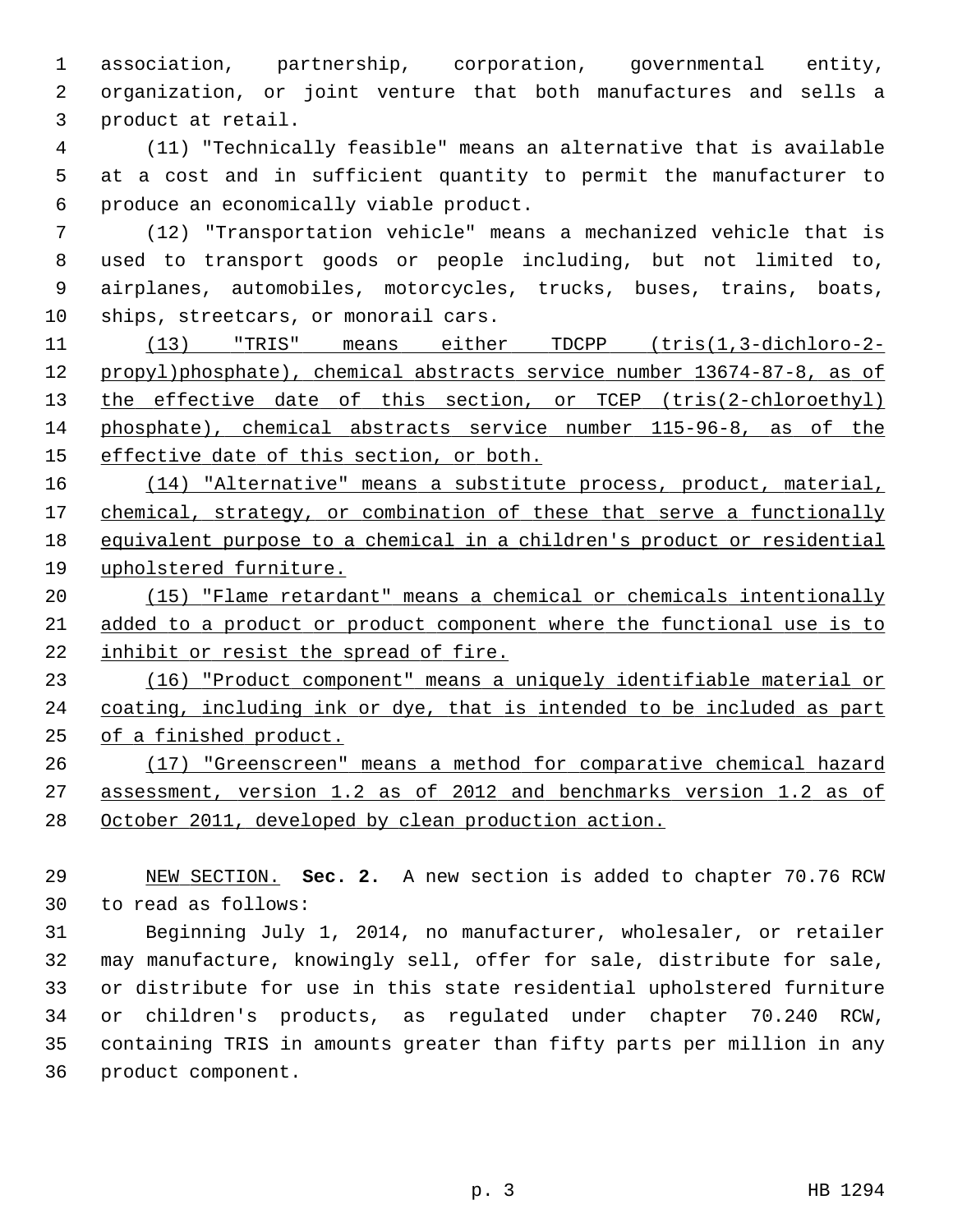1 NEW SECTION. **Sec. 3.** A new section is added to chapter 70.76 RCW 2 to read as follows:

 3 Beginning July 1, 2015, no manufacturer, wholesaler, or retailer 4 may manufacture, knowingly sell, offer for sale, distribute for sale or 5 distribute for use in this state, residential upholstered furniture or 6 children's products, as regulated under chapter 70.240 RCW, containing 7 a flame retardant in amounts greater than fifty parts per million 8 identified by the department as a high priority chemical of high 9 concern for children as required under RCW 70.240.030.

10 NEW SECTION. **Sec. 4.** A new section is added to chapter 70.76 RCW 11 to read as follows:

12 (1) Except for TRIS or PBDEs restricted under this chapter, the 13 department shall grant an exemption to restrictions under section 3 of 14 this act for a length of time requested by the manufacturer, but not to 15 exceed two years, if the manufacturer of residential upholstered 16 furniture or children's products demonstrates that there is no 17 technically feasible safer alternative to meet applicable Washington 18 state or federal fire safety standards.

19 (2) A manufacturer of residential upholstered furniture or 20 children's products may request an exemption to the restrictions of 21 using high priority chemicals of high concern for children when the 22 manufacturer demonstrates there is no technically feasible safer 23 alternative to meet applicable Washington state or federal fire safety 24 standards. A technically feasible safer alternative may not include 25 any unspecified or benchmark 1 chemicals as identified by greenscreen. 26 The request for exemption must include:

27 (a) Information on the specific chemical, including the chemical 28 abstracts service number, and nonchemical alternatives considered in 29 lieu of the use of the high priority chemical of high concern for 30 children;

31 (b) A description of why the high priority chemical of high concern 32 for children must be used;

33 (c) A description of why there is no technically feasible 34 alternative to meet fire safety standards; and

35 (d) An evaluation of alternatives using greenscreen.

36 (3) The department shall provide technical assistance to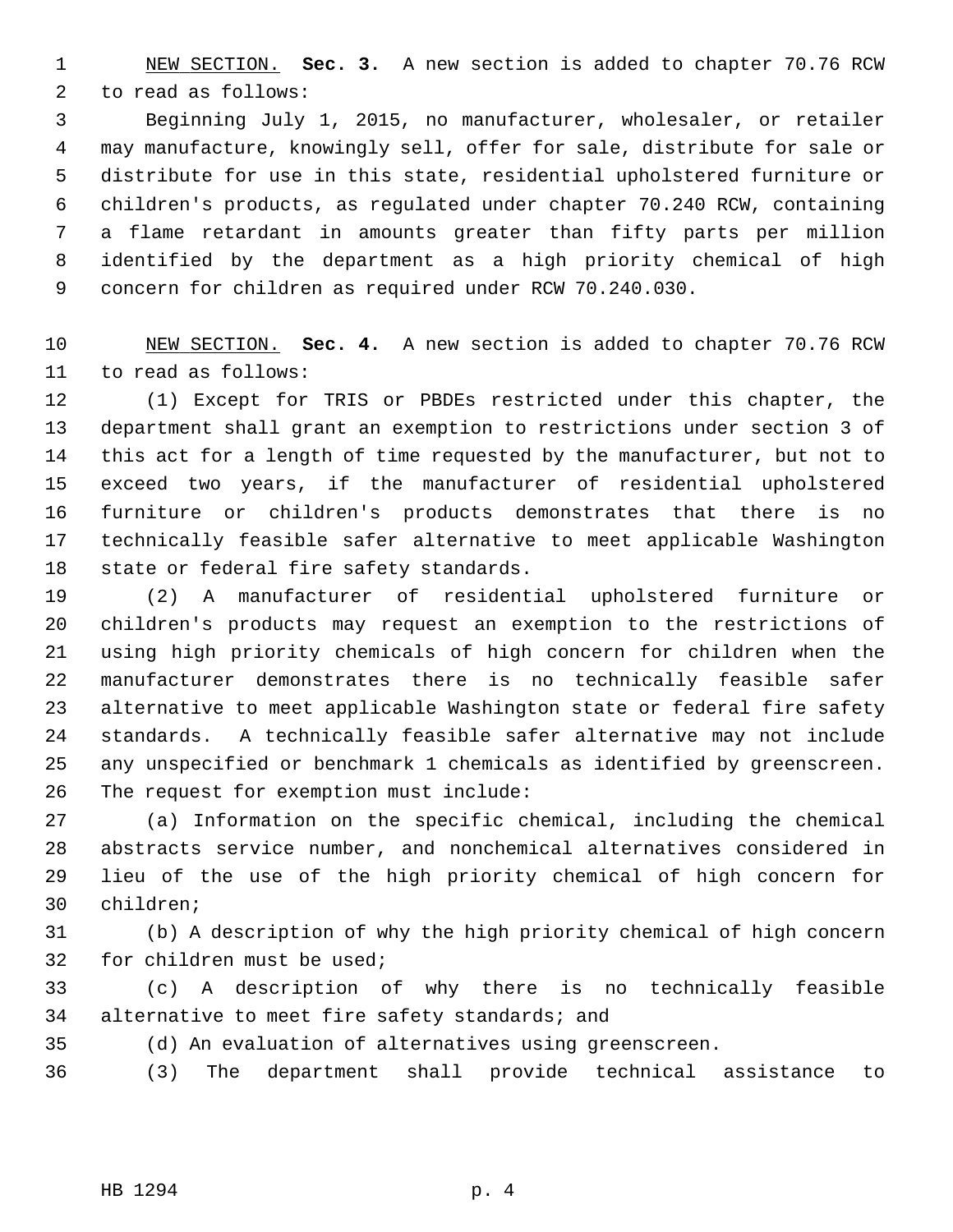1 manufacturers requesting assistance with completing an evaluation of 2 alternatives as required under subsection (2)(d) of this section.

 3 NEW SECTION. **Sec. 5.** A new section is added to chapter 70.76 RCW 4 to read as follows:

 5 (1) Beginning July 1, 2015, at the request of the department, a 6 manufacturer of residential upholstered furniture or children's 7 products shall, within sixty days of the request, submit a certificate 8 of compliance stating that the product or product component meets the 9 requirements of section 3 of this act. A manufacturer required under 10 any other state statute to provide a certificate of compliance may 11 develop one certificate containing all required information.

12 (2) The certificate of compliance must include the following:

13 (a) Chemical names and chemical abstracts service registry numbers 14 for all chemicals present in the product or product component that act 15 as flame retardants;

16 (b) The specific basis upon which an exemption, if applicable, is 17 claimed; and

18 (c) The signature of an authorized official of the manufacturing 19 company.

20 (3) A manufacturer completing a certificate of compliance shall 21 keep a copy of the certificate on file for as long as the product or 22 product component contains flame retardants. If a manufacturer ceases 23 to sell or distribute products or product components containing flame 24 retardants, the manufacturer must retain the certificate on file for 25 three years from the date of the last sale or distribution.

26 NEW SECTION. **Sec. 6.** A new section is added to chapter 70.76 RCW 27 to read as follows:

28 (1) In submitting data required by this chapter, a manufacturer of 29 residential upholstered furniture or children's products may:

30 (a) Mark clearly any portions that, in the manufacturer's opinion, 31 are trade secrets or commercial or financial information; and

32 (b) Submit these marked materials separately from other material 33 required to be submitted under section 4 or 5 of this act.

34 (2) Upon the director's determination that the information is 35 privileged or confidential, the department must follow procedures for 36 release of information as provided under RCW 43.21A.160.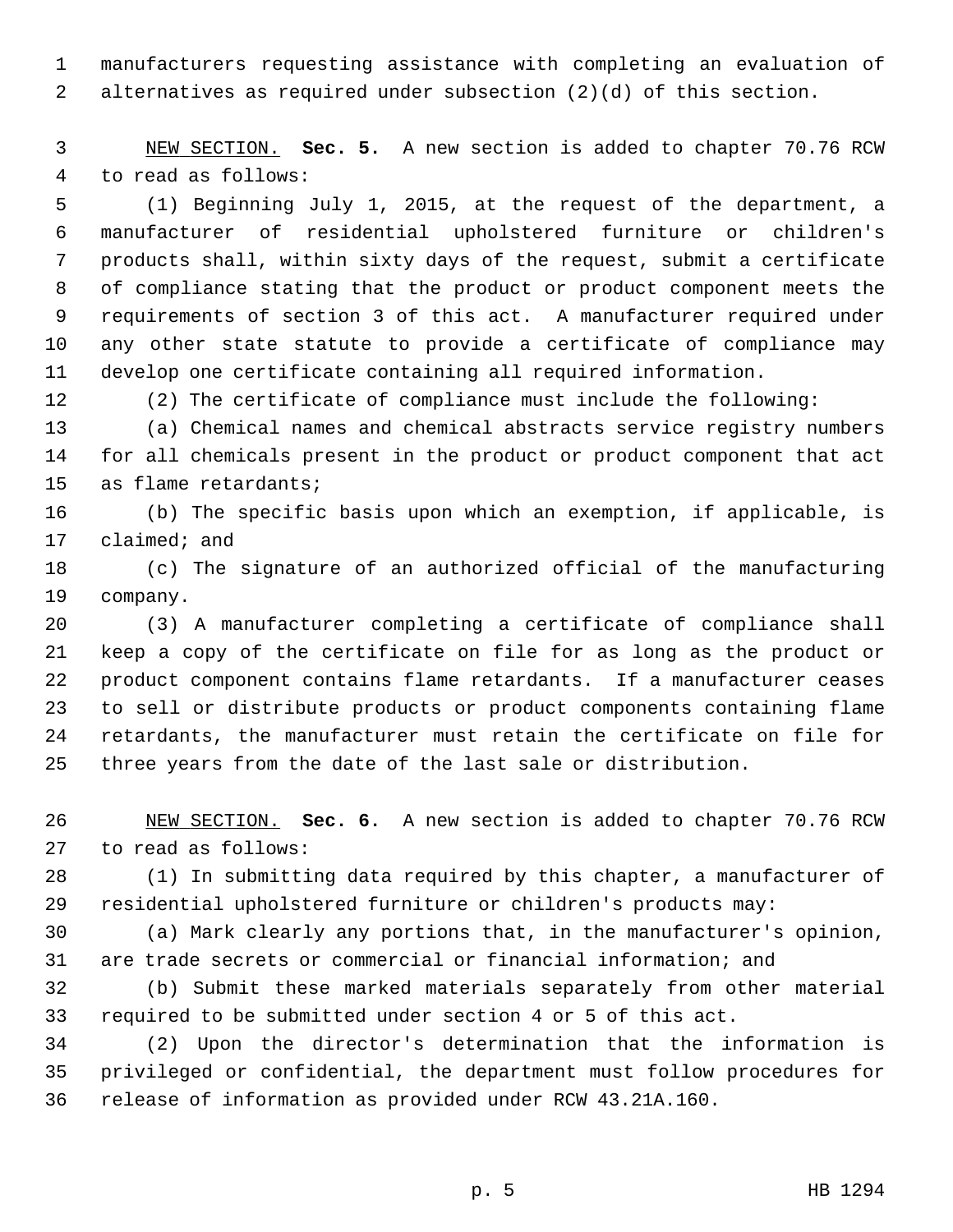1 **Sec. 7.** RCW 70.76.070 and 2007 c 65 s 8 are each amended to read 2 as follows:

3 A manufacturer of products containing PBDEs ((that are)), TRIS, or 4 flame retardants restricted under this chapter must notify persons that 5 sell the manufacturer's products in this state about the provisions of 6 this chapter no less than ninety days prior to the effective date of 7 the restrictions.

 8 **Sec. 8.** RCW 70.76.100 and 2007 c 65 s 11 are each amended to read 9 as follows:

10 (1) Enforcement of this chapter must rely on notification and 11 information exchange between the department and manufacturers. The 12 department shall achieve compliance with this chapter using the 13 following enforcement sequence:  $((+a))$  Before the effective date of 14 the product prohibition in RCW 70.76.020  $((\theta \hat{r}))$ , 70.76.030, or section 15 2 of this act, the department shall prepare and distribute information 16 to in-state manufacturers and out-of-state manufacturers, to the 17 maximum extent practicable, to assist them in identifying products 18 prohibited for manufacture, sale, or distribution under this chapter.

19 (((b) The department may request a certificate of compliance from 20 a manufacturer. A certificate of compliance attests that a manufacturer's product or products meets the requirements of this  $ehapter.)$ ) (2)(a) Beginning January 1, 2015, the department may require a manufacturer to provide a certificate of compliance stating the product is in compliance with the requirements of this chapter.

25 (b) The department must provide manufacturers sixty days to submit 26 a certificate of compliance.

27 (c) The department may issue a warning letter to a manufacturer 28 that produces, sells, or distributes prohibited products in violation 29 of this chapter. The department shall offer information or other 30 appropriate assistance to the manufacturer in complying with this 31 chapter. If, after one year, compliance is not achieved, penalties may 32 be assessed under subsection  $((+3))$   $(4)$  of this section.

33  $((+2))$  (3) A manufacturer that knowingly produces, sells, or 34 distributes a product prohibited from manufacture, sale, or 35 distribution in this state under this chapter shall recall the product 36 and reimburse the retailer or any other purchaser for the product and 37 any applicable shipping and handling for returning the products.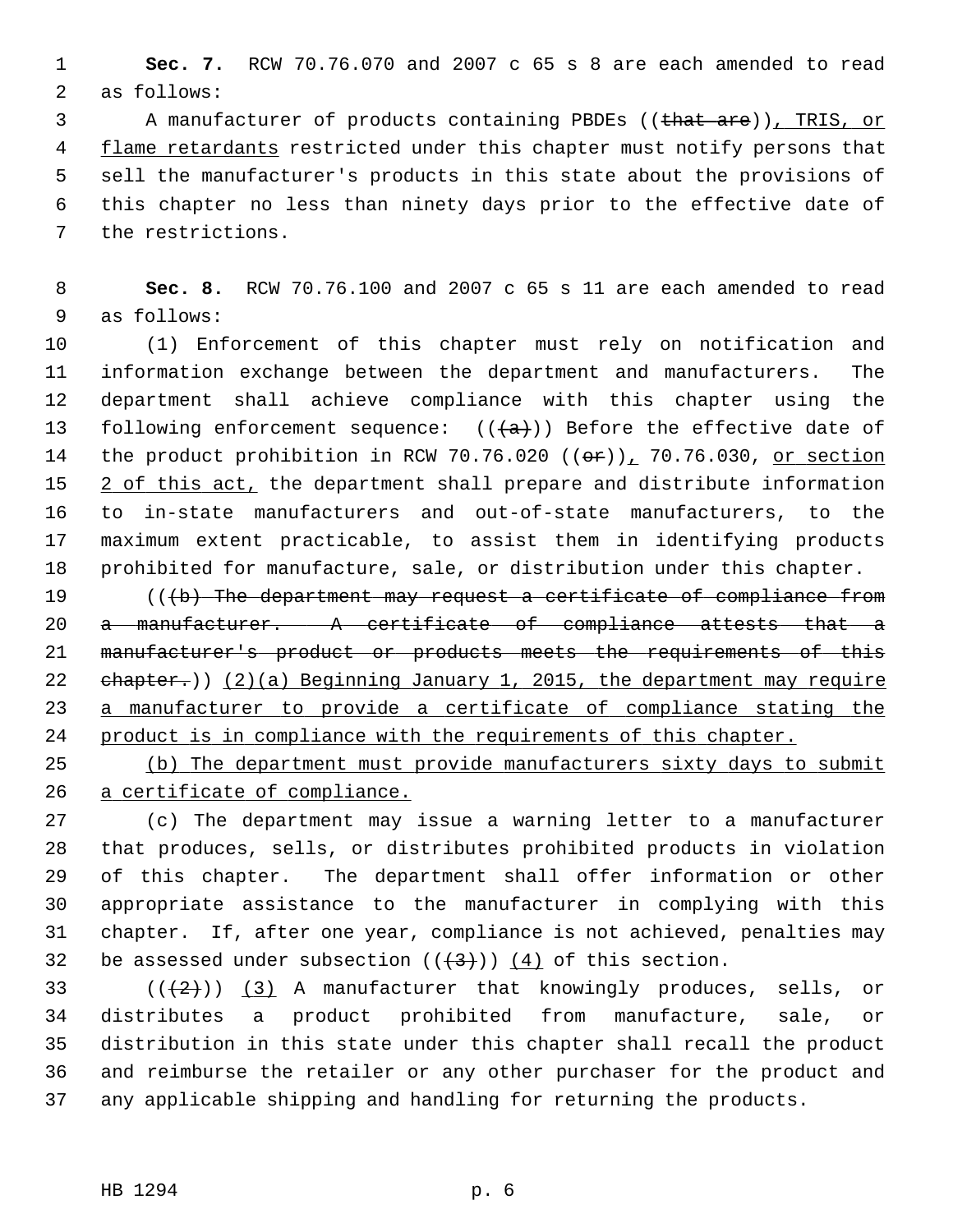$($  ( $($  $($  $($  $3$  $)$ ))  $($  4) A manufacturer of products containing (( PBDEs)) flame 2 retardants in violation of this chapter is subject to a civil penalty 3 not to exceed one thousand dollars for each violation in the case of a 4 first offense. Manufacturers who are repeat violators are subject to 5 a civil penalty not to exceed five thousand dollars for each repeat 6 offense. Penalties collected under this section must be deposited in 7 the state toxics control account created in RCW 70.l05D.070.

 8 (5) Retailers who unknowingly sell products that are restricted 9 from sale under this chapter are not liable under this chapter.

 (6) The sale or purchase of any previously owned product containing a chemical restricted under this chapter made in casual or isolated sales as defined in RCW 82.04.040, or by a nonprofit organization, is exempt from sections 2 and 3 of this act.

14 **Sec. 9.** RCW 70.240.030 and 2008 c 288 s 4 are each amended to read 15 as follows:

16 (( $(1)$  By January 1, 2009,)) The department, in consultation with 17 the department of health, shall identify high priority chemicals that 18 are of high concern for children after considering a child's or 19 developing fetus's potential for exposure to each chemical.  $((\text{In}$ 20 identifying the chemicals,)) The department may add chemicals to or 21 delete chemicals from the list of high priority chemicals of high 22 concern for children using the procedures of chapter 34.05 RCW. When 23 making a determination regarding a chemical, the department shall 24 include chemicals that meet one or more of the following criteria:

25 ( $(\overline{a})$ ) (1) The chemical has been found through biomonitoring 26 studies that demonstrate the presence of the chemical in human 27 umbilical cord blood, human breast milk, human urine, or other bodily 28 tissues or fluids;

29  $((+b))$  (2) The chemical has been found through sampling and 30 analysis to be present in household dust, indoor air, drinking water, 31 or elsewhere in the home environment; or

32 ( $(\overline{\left\langle e\right\rangle})$  (3) The chemical has been added to or is present in a 33 consumer product used or present in the home.

34 ( $(\sqrt{2})$  By January 1, 2009, the department shall identify children's 35 products or product categories that may contain chemicals identified 36 under subsection (1) of this section.